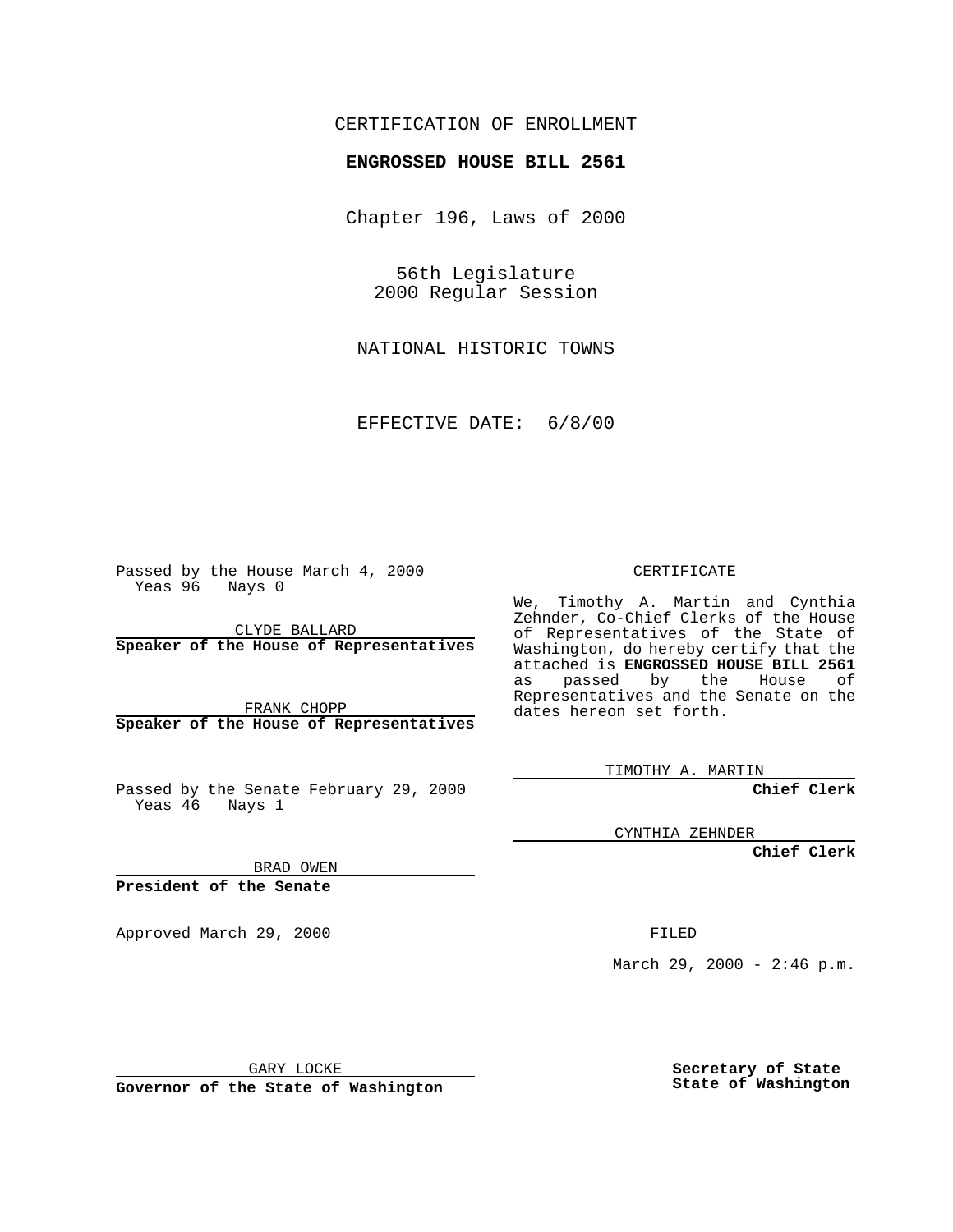## **ENGROSSED HOUSE BILL 2561** \_\_\_\_\_\_\_\_\_\_\_\_\_\_\_\_\_\_\_\_\_\_\_\_\_\_\_\_\_\_\_\_\_\_\_\_\_\_\_\_\_\_\_\_\_\_\_

\_\_\_\_\_\_\_\_\_\_\_\_\_\_\_\_\_\_\_\_\_\_\_\_\_\_\_\_\_\_\_\_\_\_\_\_\_\_\_\_\_\_\_\_\_\_\_

Passed Legislature - 2000 Regular Session

AS AMENDED BY THE SENATE

**State of Washington 56th Legislature 2000 Regular Session**

**By** Representatives Rockefeller, Woods, Mulliken, Scott, Lantz, Ogden, Constantine and Haigh

Read first time 01/17/2000. Referred to Committee on Local Government.

 AN ACT Relating to authorizing the preservation and development of national historic towns outside of urban growth areas; and adding a new section to chapter 36.70A RCW.

BE IT ENACTED BY THE LEGISLATURE OF THE STATE OF WASHINGTON:

 NEW SECTION. **Sec. 1.** A new section is added to chapter 36.70A RCW to read as follows:

 Counties that are required or choose to plan under RCW 36.70A.040 may authorize and designate national historic towns that may constitute urban growth outside of urban growth areas as limited by this section. A national historic town means a town or district that has been designated a national historic landmark by the United States secretary of the interior pursuant to 16 U.S.C. 461 et seq., as amended, based on its significant historic urban features, and which historically contained a mix of residential and commercial or industrial uses.

 A national historic town may be designated under this chapter by a county only if:

 (1) The comprehensive plan specifically identifies policies to guide the preservation, redevelopment, infill, and development of the town;